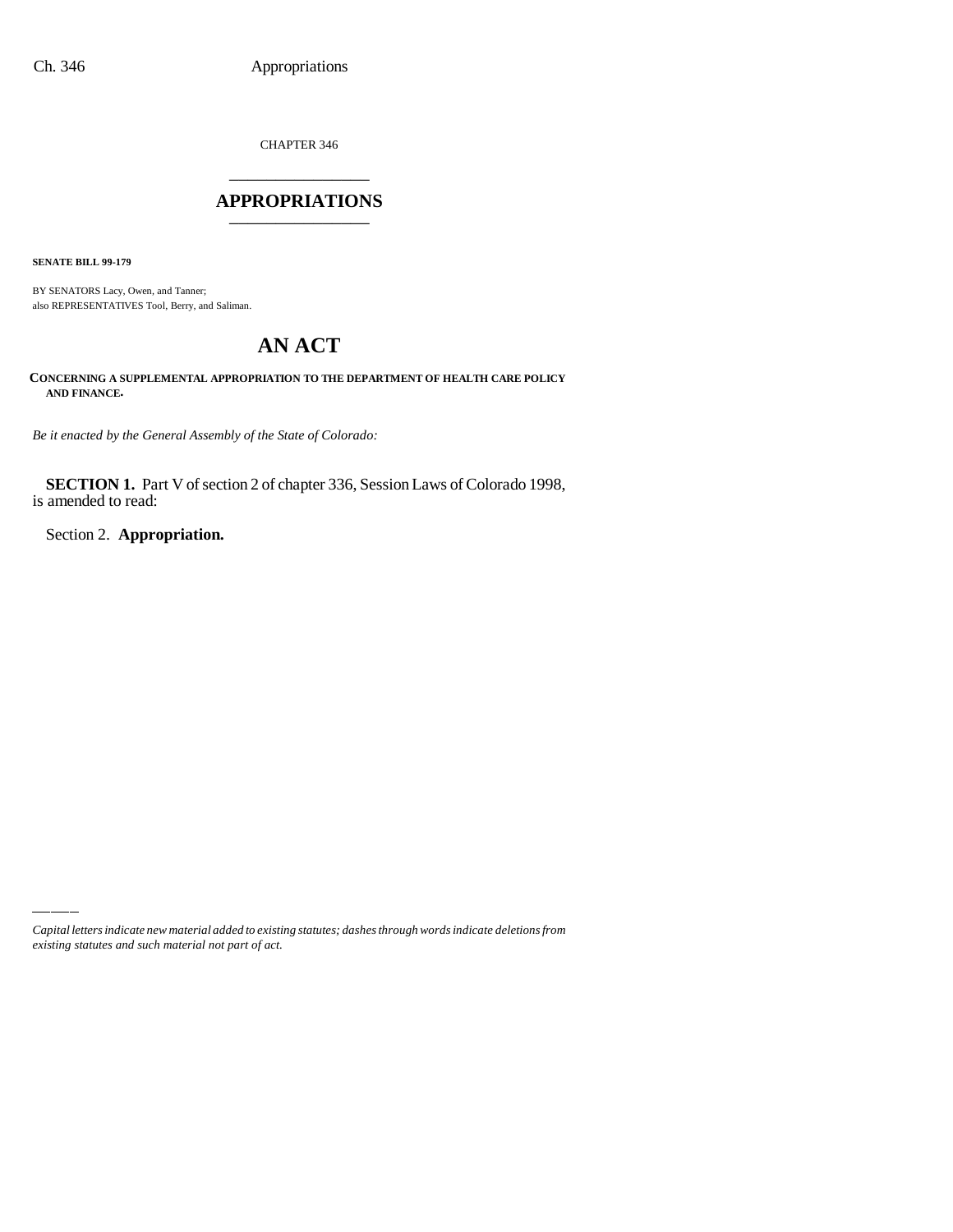|                 |       |                | APPROPRIATION FROM |              |               |              |  |  |
|-----------------|-------|----------------|--------------------|--------------|---------------|--------------|--|--|
|                 |       |                | <b>GENERAL</b>     |              | CASH          |              |  |  |
| ITEM &          |       | <b>GENERAL</b> | <b>FUND</b>        | <b>CASH</b>  | <b>FUNDS</b>  | FEDERAL.     |  |  |
| <b>SUBTOTAL</b> | TOTAL | <b>FUND</b>    | <b>EXEMPT</b>      | <b>FUNDS</b> | <b>EXEMPT</b> | <b>FUNDS</b> |  |  |
|                 |       |                |                    |              |               |              |  |  |

### **PART V DEPARTMENT OF HEALTH CARE POLICY AND FINANCING**

| (1) EXECUTIVE DIRECTOR'S OFFICE <sup>35</sup> |              |            |                  |         |  |  |  |
|-----------------------------------------------|--------------|------------|------------------|---------|--|--|--|
| <b>Personal Services</b>                      | 1,290,826    | 505,921(M) | $15,000^{\rm a}$ | 769,905 |  |  |  |
|                                               | $(21.4$ FTE) |            |                  |         |  |  |  |
| Colorado Benefits                             |              |            |                  |         |  |  |  |
| <b>Management System</b>                      |              |            |                  |         |  |  |  |
| (CBMS)                                        | 228,178      | 114,089(M) |                  | 114,089 |  |  |  |
|                                               | $(3.7$ FTE)  |            |                  |         |  |  |  |
| Health, Life, and Dental                      | 287,709      | 143,854(M) |                  | 143,855 |  |  |  |
| Short-term Disability                         | 11,617       | 5,808(M)   |                  | 5,809   |  |  |  |
| Salary Survey and                             |              |            |                  |         |  |  |  |
| Anniversary Increases                         | 479,722      | 239,861(M) |                  | 239,861 |  |  |  |
| Workers' Compensation                         | 83,700       | 41,850(M)  |                  | 41,850  |  |  |  |
| <b>Operating Expenses</b>                     | 187,590      | 123,792(M) |                  | 63,798  |  |  |  |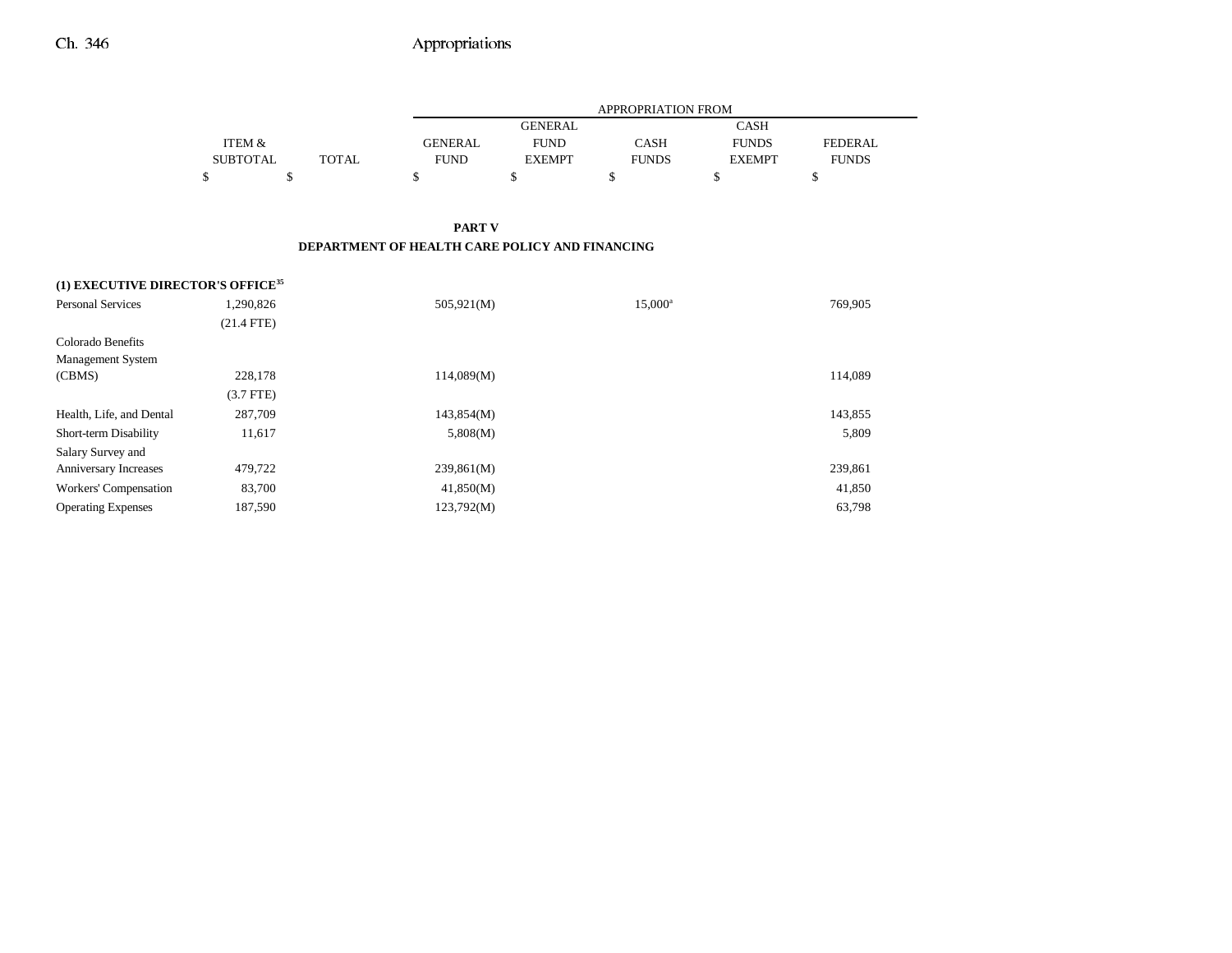| Legal Services and Third       |         |                      |            |                        |         |  |
|--------------------------------|---------|----------------------|------------|------------------------|---------|--|
| Party Recovery Legal           |         |                      |            |                        |         |  |
| Services for 7,605 8,987       |         |                      |            |                        |         |  |
| hours                          | 373,482 |                      | 132,696(M) | $54.045^{\circ}$       | 186,741 |  |
|                                | 441,352 |                      | 173,481(M) | 53,382 <sup>b</sup>    | 214,489 |  |
| Administrative Law Judge       |         |                      |            |                        |         |  |
| Services for 2,317 hours       | 198,104 |                      | 99,052(M)  |                        | 99,052  |  |
|                                | 201,752 |                      | 100,876(M) |                        | 100,876 |  |
| <b>Computer Systems Costs</b>  | 321,886 |                      | 128,472(M) | $32,471$ °             | 160,943 |  |
| Payment to Risk                |         |                      |            |                        |         |  |
| Management and Property        |         |                      |            |                        |         |  |
| Funds                          | 32,900  |                      | 16,450(M)  |                        | 16,450  |  |
| Capitol Complex Leased         |         |                      |            |                        |         |  |
| Space                          | 264,398 |                      | 132,199(M) |                        | 132,199 |  |
|                                | 234,192 |                      | 117,096(M) |                        | 117,096 |  |
| S.B. 97-147 Disabilities       |         |                      |            |                        |         |  |
| <b>Work Incentive Contract</b> | 51,971  |                      | 25,985(M)  |                        | 25,986  |  |
| Transfer to the Department     |         |                      |            |                        |         |  |
| of Human Services for          |         |                      |            |                        |         |  |
| <b>Related Administration</b>  | 283,666 |                      | 141,833(M) |                        | 141,833 |  |
| <b>Tobacco Litigation</b>      |         |                      |            |                        |         |  |
| <b>Discovery Costs</b>         | 600,000 |                      |            | $600,000$ <sup>4</sup> |         |  |
|                                |         | <del>4,695,749</del> |            |                        |         |  |
|                                |         | 4,137,061            |            |                        |         |  |

a This amount shall be from the Cooperative Health Care Agreements Fund.

 $<sup>b</sup>$  This amount shall be from third party recoveries.</sup>

c This amount shall be from the Old Age Pension Fund.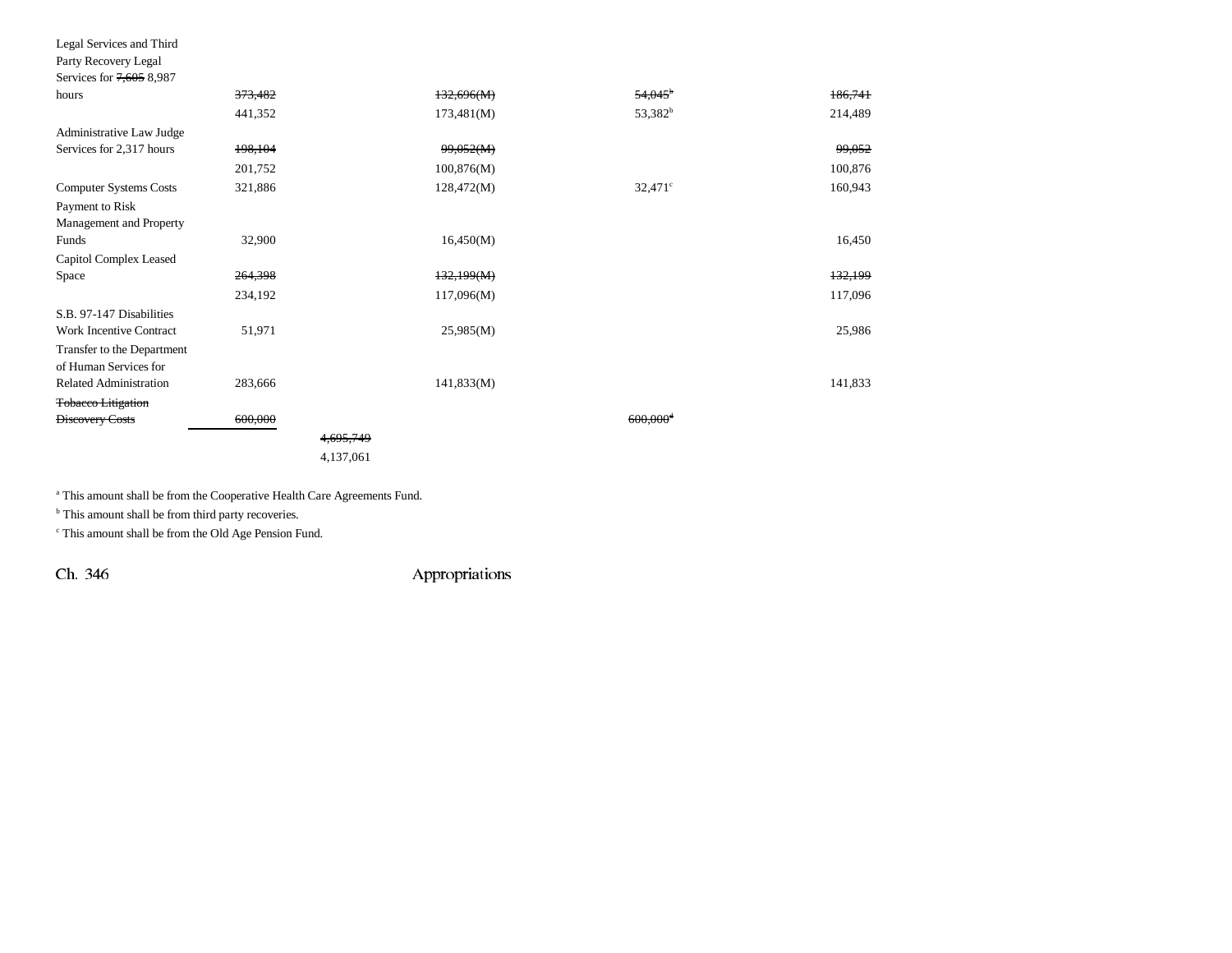|                                                                                                                                                                           |                           |              |                               |                                                | <b>APPROPRIATION FROM</b>   |                                              |                                |
|---------------------------------------------------------------------------------------------------------------------------------------------------------------------------|---------------------------|--------------|-------------------------------|------------------------------------------------|-----------------------------|----------------------------------------------|--------------------------------|
|                                                                                                                                                                           | ITEM &<br><b>SUBTOTAL</b> | <b>TOTAL</b> | <b>GENERAL</b><br><b>FUND</b> | <b>GENERAL</b><br><b>FUND</b><br><b>EXEMPT</b> | <b>CASH</b><br><b>FUNDS</b> | <b>CASH</b><br><b>FUNDS</b><br><b>EXEMPT</b> | <b>FEDERAL</b><br><b>FUNDS</b> |
|                                                                                                                                                                           | \$                        | \$           | \$                            | \$                                             | \$                          | \$                                           | \$                             |
|                                                                                                                                                                           |                           |              |                               |                                                |                             |                                              |                                |
| <sup>4</sup> This amount shall be from litigants in State of Colorado Ex Rel. Norton v. R.J. Reynolds Tobacco Company et al., Case No. 97 CV3432 (Denver District Court). |                           |              |                               |                                                |                             |                                              |                                |
| (2) MEDICAL PROGRAMS ADMINISTRATION                                                                                                                                       |                           |              |                               |                                                |                             |                                              |                                |
| <b>Personal Services</b>                                                                                                                                                  | 6,771,173                 |              | 3,151,397(M)                  |                                                |                             |                                              | 3,619,776                      |
|                                                                                                                                                                           | $(122.9$ FTE)             |              |                               |                                                |                             |                                              |                                |
| <b>Operating Expenses</b>                                                                                                                                                 | 704,664                   |              | 342,109(M)                    |                                                |                             |                                              | 362,555                        |
| <b>Medicaid Management</b>                                                                                                                                                |                           |              |                               |                                                |                             |                                              |                                |
| <b>Information System</b>                                                                                                                                                 |                           |              |                               |                                                |                             |                                              |                                |
| Contract                                                                                                                                                                  | 10,992,675                |              | 2,763,667(M)                  |                                                | 146,867 <sup>a</sup>        |                                              | 8,082,141                      |
| <b>Medicaid Management</b>                                                                                                                                                |                           |              |                               |                                                |                             |                                              |                                |
| <b>Information System</b>                                                                                                                                                 |                           |              |                               |                                                |                             |                                              |                                |
| Transition, Final Phase/                                                                                                                                                  |                           |              |                               |                                                |                             |                                              |                                |
| <b>System Certification</b>                                                                                                                                               | 6,288,988                 |              | 1,024,350(M)                  |                                                |                             |                                              | 5,264,638                      |
| Medicaid Authorization                                                                                                                                                    |                           |              |                               |                                                |                             |                                              |                                |
| Cards                                                                                                                                                                     | 883,414                   |              | 441,707(M)                    |                                                |                             |                                              | 441,707                        |
| Department of Public<br><b>Health and Environment</b>                                                                                                                     |                           |              |                               |                                                |                             |                                              |                                |
| Facility Survey and                                                                                                                                                       |                           |              |                               |                                                |                             |                                              |                                |
| Certification                                                                                                                                                             | 3,427,894                 |              | 942,661(M)                    |                                                |                             |                                              | 2,485,233                      |
|                                                                                                                                                                           |                           |              |                               |                                                |                             |                                              |                                |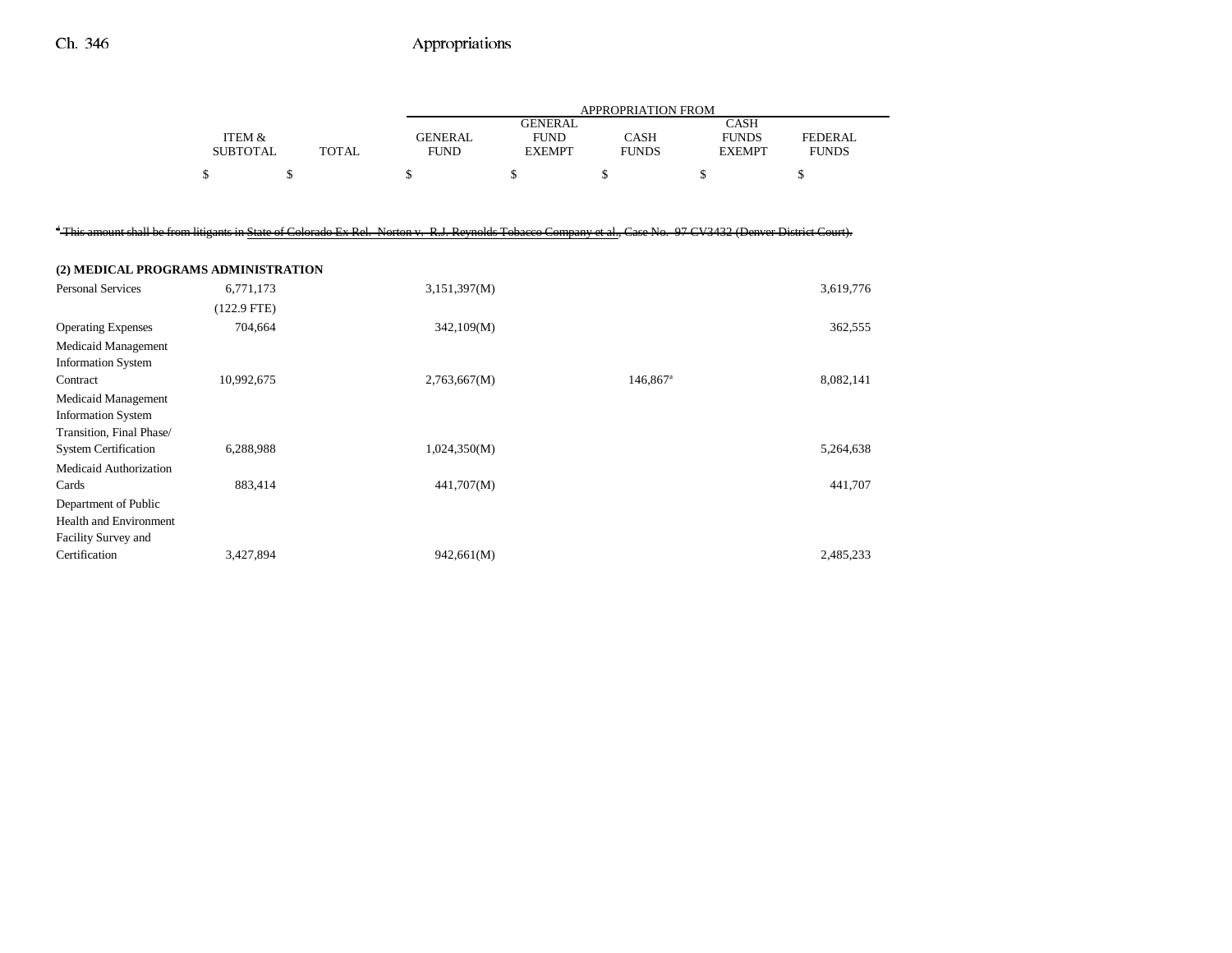| Contractual Utilization          |               |              |                   |                                     |
|----------------------------------|---------------|--------------|-------------------|-------------------------------------|
| Review <sup>36</sup>             | 3,797,808     | 949,452(M)   |                   | 2,848,356                           |
| S.B. 97-05 External              |               |              |                   |                                     |
| <b>Quality Review</b>            | 250,000       | 62,500(M)    |                   | 187,500                             |
| Early and Periodic               |               |              |                   |                                     |
| Screening, Diagnosis, and        |               |              |                   |                                     |
| <b>Treatment Program</b>         | 2,796,033     | 1,398,016(M) |                   | 1,398,017                           |
| <b>Nursing Facility Audits</b>   | 801,434       | 400,717(M)   |                   | 400,717                             |
|                                  | 818,834       | 409,417(M)   |                   | 409,417                             |
| <b>Hospital Audits</b>           | <b>H7,978</b> | 58,989(M)    |                   | 58,989                              |
|                                  | 143,518       | 71,759(M)    |                   | 71,759                              |
| Nursing Home                     |               |              |                   |                                     |
| Preadmission and Resident        |               |              |                   |                                     |
| Assessments                      | 1,161,582     | 290,396(M)   |                   | 871,186                             |
| Nurse Aide Certification         | 227,821       | 101,066(M)   |                   | $12,844(T)$ <sup>b</sup><br>113,911 |
| Nursing Home Quality             |               |              |                   |                                     |
| Assessments                      | 27,726        | 6,932(M)     |                   | 20,794                              |
| <b>Estate Recovery</b>           | 500,000       |              | $500,000$ °       |                                     |
|                                  |               |              | $250,000^{\circ}$ | 250,000                             |
| <b>Single Entry Point</b>        |               |              |                   |                                     |
| Administration                   | 60,000        | 30,000(M)    |                   | 30,000                              |
| <b>Single Entry Point Audits</b> | 66,848        | 33,424(M)    |                   | 33,424                              |
| Phone Triage/Advice              | 315,000       | 78,750(M)    |                   | 236,250                             |
| Single Entry Point               |               |              |                   |                                     |
| Deinstitutionalization           |               |              |                   |                                     |
| $Pilot^{37}$                     | 70,000        | 34,411(M)    |                   | 35,589                              |
| S.B. 97-05 Enrollment            |               |              |                   |                                     |
| <b>Broker</b>                    | 871,299       | 435,649(M)   |                   | 435,650                             |
|                                  |               |              |                   |                                     |
|                                  |               |              |                   |                                     |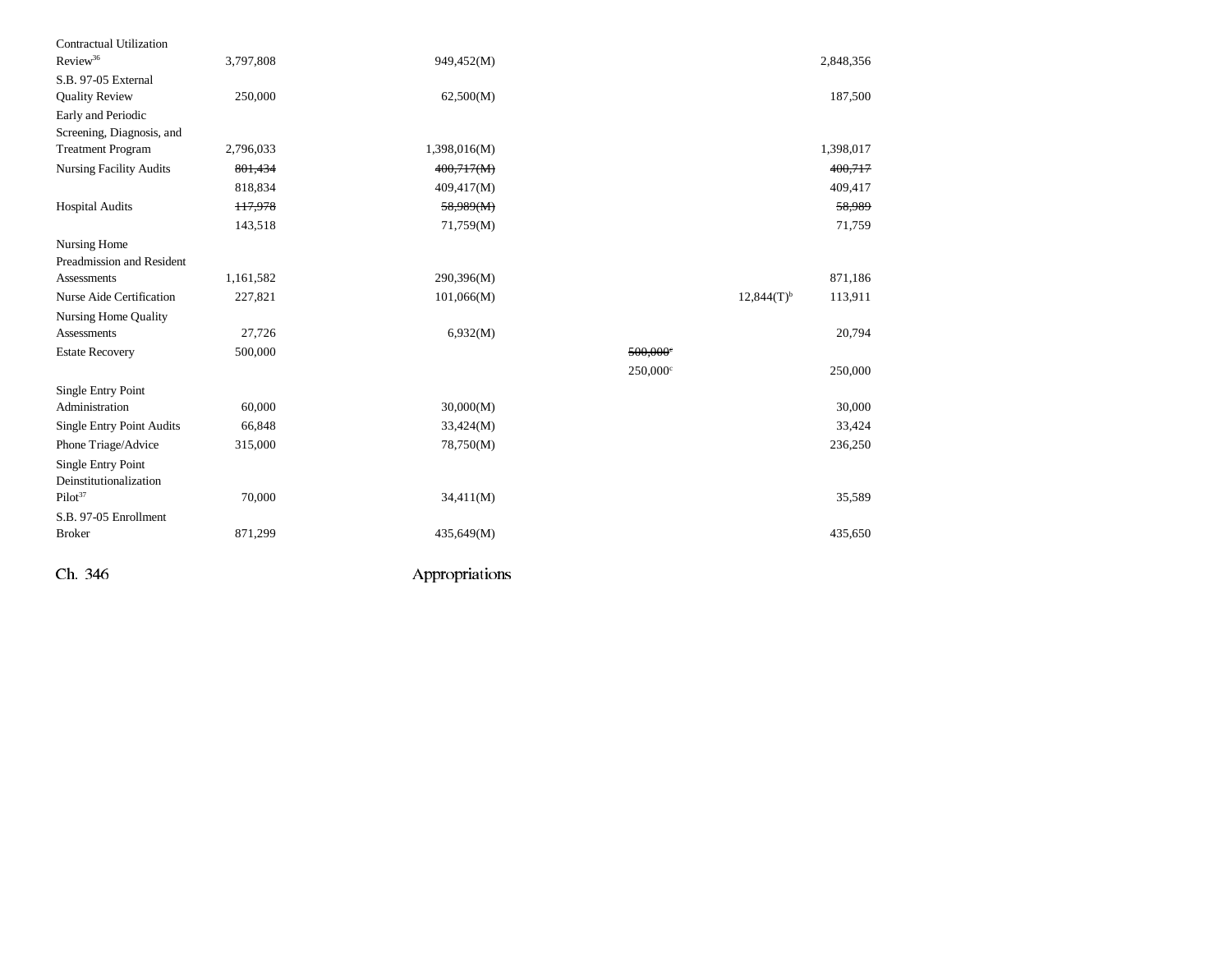|                             | ITEM &<br><b>SUBTOTAL</b><br><b>TOTAL</b> |    | <b>APPROPRIATION FROM</b> |                               |                                                |                             |                                              |                                |
|-----------------------------|-------------------------------------------|----|---------------------------|-------------------------------|------------------------------------------------|-----------------------------|----------------------------------------------|--------------------------------|
|                             |                                           |    |                           | <b>GENERAL</b><br><b>FUND</b> | <b>GENERAL</b><br><b>FUND</b><br><b>EXEMPT</b> | <b>CASH</b><br><b>FUNDS</b> | <b>CASH</b><br><b>FUNDS</b><br><b>EXEMPT</b> | <b>FEDERAL</b><br><b>FUNDS</b> |
|                             | \$                                        | \$ |                           | \$                            | \$                                             | \$                          | \$                                           | \$                             |
|                             |                                           |    |                           |                               |                                                |                             |                                              |                                |
| S.B. 97-120 Transitional    |                                           |    |                           |                               |                                                |                             |                                              |                                |
| Plus Administration         | 419,200                                   |    |                           | 204,555(M)                    |                                                |                             |                                              | 214,645                        |
| Dental Incentive and        |                                           |    |                           |                               |                                                |                             |                                              |                                |
| <b>Education Initiative</b> | 150,000                                   |    |                           | 125,000(M)                    |                                                |                             |                                              | 25,000                         |
|                             |                                           |    | 40,701,537                |                               |                                                |                             |                                              |                                |
|                             |                                           |    | 40,744,477                |                               |                                                |                             |                                              |                                |

<sup>a</sup> This amount shall be from the Old Age Pension Health and Medical Care Fund pursuant to Section 26-2-117, C.R.S.

**b** This amount shall be from the Department of Regulatory Agencies.

c This amount shall be from estate recoveries.

#### **(3) MEDICAL SERVICES PREMIUMS8, 38, 39, 40, 41, 42, 43, 44, 45, 46, 47, 48, 49, 50**

Services for 34,115 Old Age Pensioners (OAP-A) at an average cost of \$13,954.27 476,049,935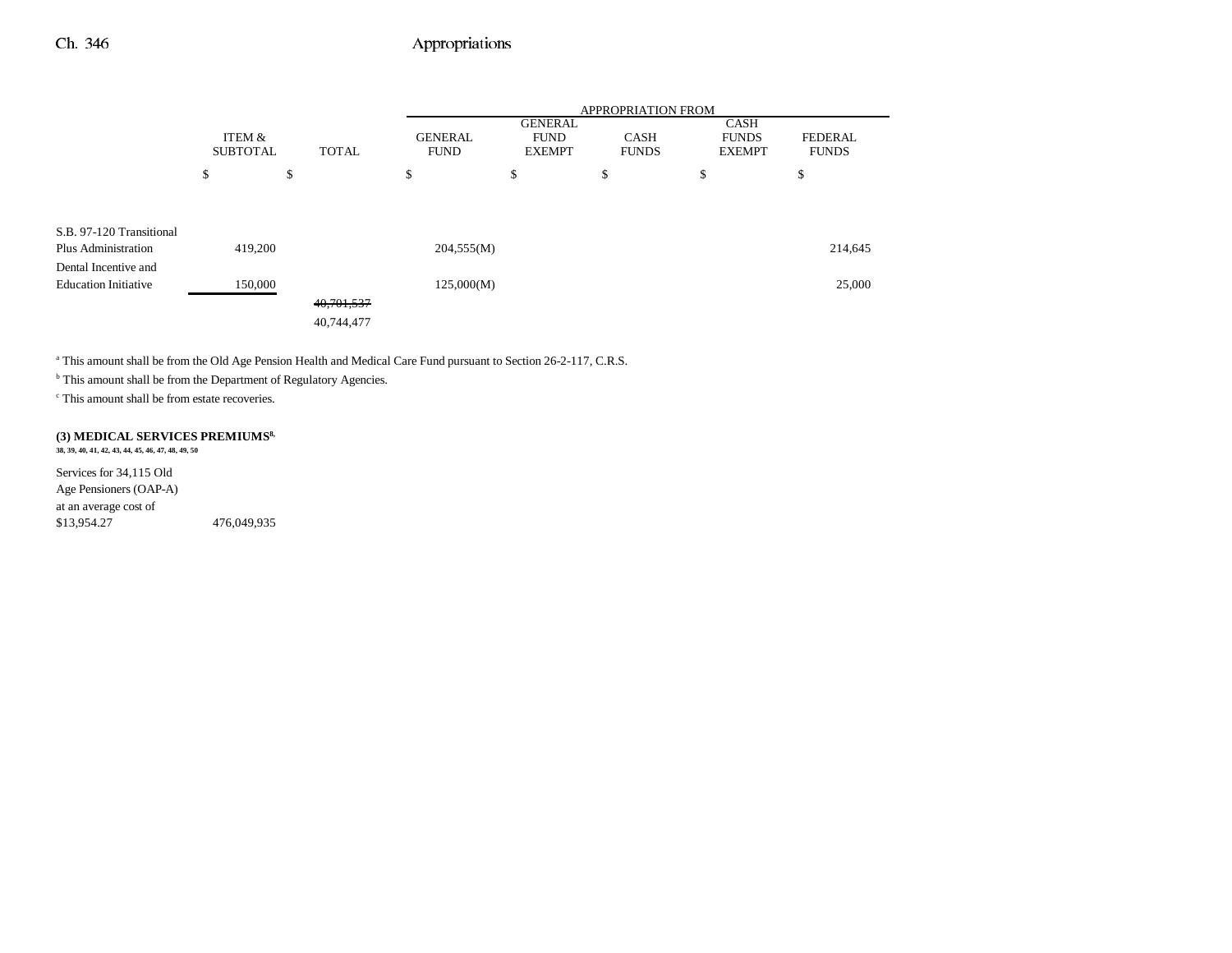| Services for 4,832 Old           |             |
|----------------------------------|-------------|
| Age Pensioners (OAP-B)           |             |
| at an average cost of            |             |
| \$8,662.88                       | 41.859.038  |
| Services for 3,248 Old           |             |
| <b>Age Pension State Medical</b> |             |
| Program clients at an            |             |
| average cost of \$3,033.60       | 9,853,133   |
| Services for 52,718              |             |
| Recipients of Aid to the         |             |
| Needy Disabled -                 |             |
| Supplemental Security            |             |
| Income at an average cost        |             |
| of \$5,985.60                    | 315,548,857 |
| Services for 144                 |             |
| Recipients of Aid to the         |             |
| Blind at an average cost of      |             |
| \$2,987.82                       | 430,246     |
| Services for 31,674 Adult        |             |
| Clients Eligible Under the       |             |
| 7/16/96 Aid to Families          |             |
| with Dependent Children          |             |
| Program at an average cost       |             |
| of \$2,603.62                    | 82,466,943  |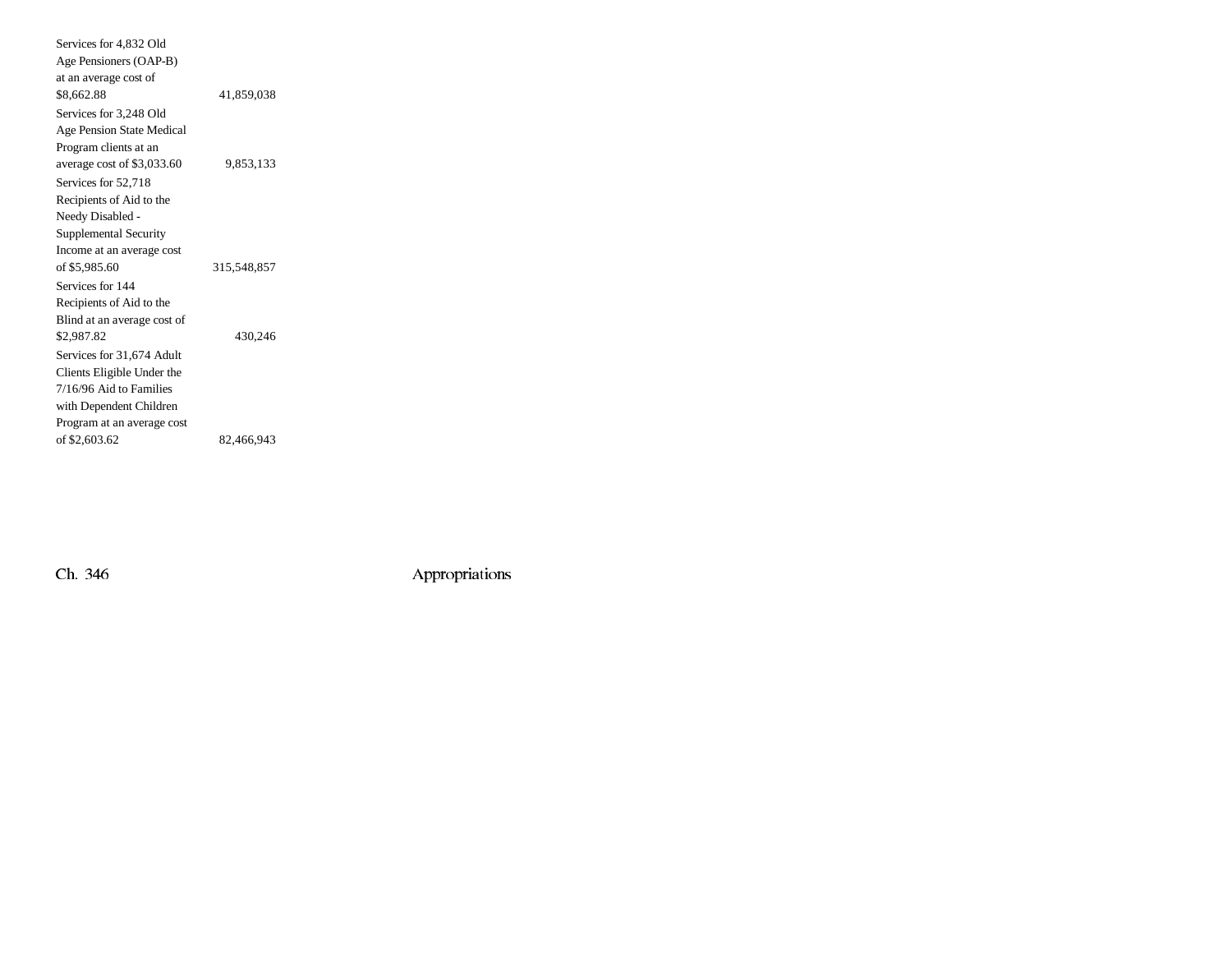|                                                                                                                                                                                                                                                                                                                                                              |                                         |              | APPROPRIATION FROM            |                                                |                      |                                       |                                |
|--------------------------------------------------------------------------------------------------------------------------------------------------------------------------------------------------------------------------------------------------------------------------------------------------------------------------------------------------------------|-----------------------------------------|--------------|-------------------------------|------------------------------------------------|----------------------|---------------------------------------|--------------------------------|
|                                                                                                                                                                                                                                                                                                                                                              | ITEM &<br><b>SUBTOTAL</b>               | <b>TOTAL</b> | <b>GENERAL</b><br><b>FUND</b> | <b>GENERAL</b><br><b>FUND</b><br><b>EXEMPT</b> | CASH<br><b>FUNDS</b> | CASH<br><b>FUNDS</b><br><b>EXEMPT</b> | <b>FEDERAL</b><br><b>FUNDS</b> |
|                                                                                                                                                                                                                                                                                                                                                              | \$                                      | \$           | \$                            | \$                                             | \$                   | \$                                    | \$                             |
| Services for 112,367 Child<br>Clients Eligible Under the<br>7/16/96 Aid to Families<br>with Dependent Children<br>Program at an average cost<br>of \$1,181.79<br>Services for 12,054 Foster<br>Children at an average cost<br>of \$1,596.75<br>Services for 4,891 Baby<br>Care Program Adults at an<br>average cost of \$5,961.72<br>Services for 5,834 Baby | 132,794,384<br>19,247,218<br>29,158,768 |              |                               |                                                |                      |                                       |                                |
| Care Program Children at<br>an average cost of<br>\$1,299.64                                                                                                                                                                                                                                                                                                 | 7,582,115                               |              |                               |                                                |                      |                                       |                                |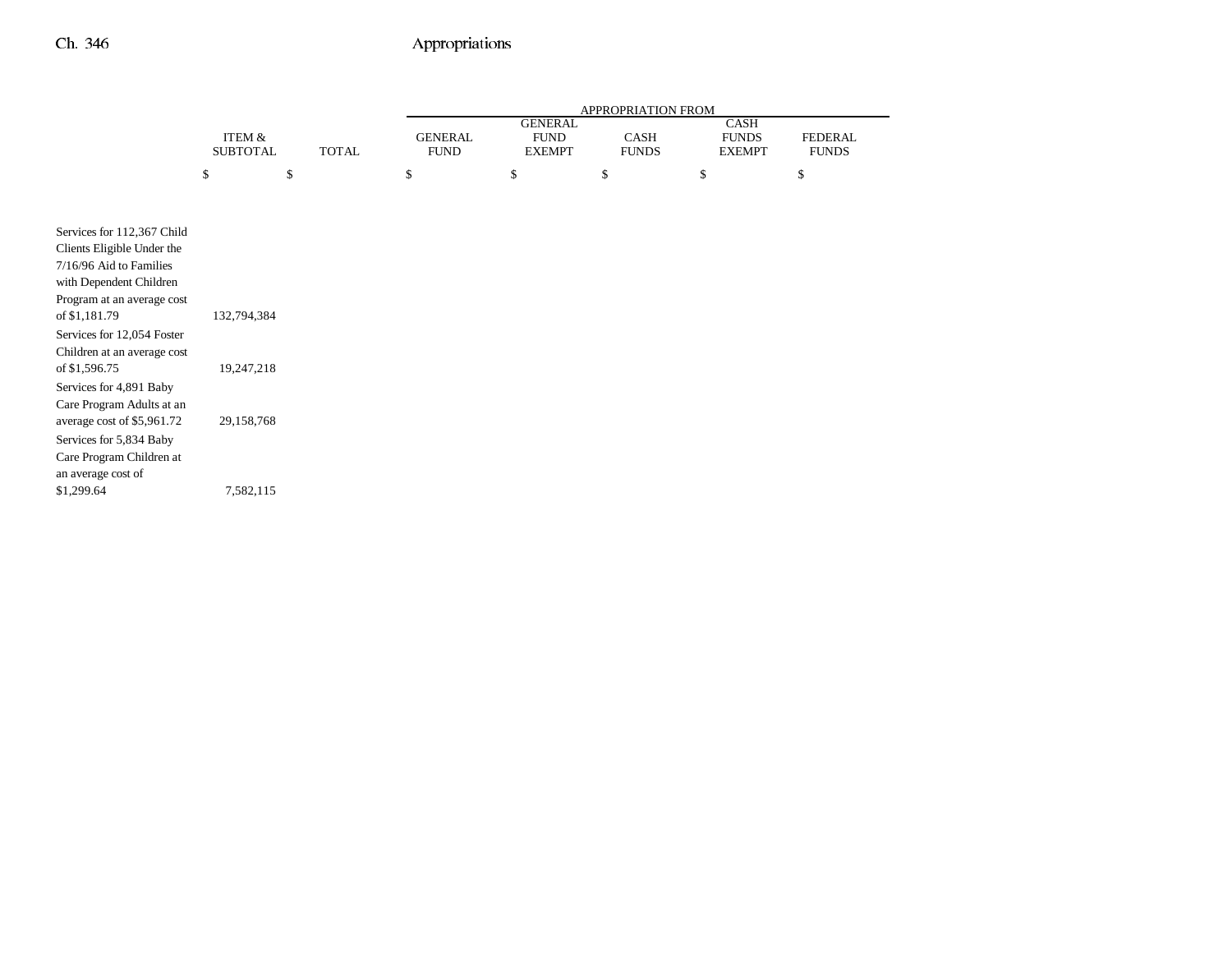| Services for 4,973        |            |               |                |                        |               |
|---------------------------|------------|---------------|----------------|------------------------|---------------|
| <b>Qualified Medicare</b> |            |               |                |                        |               |
| Beneficiaries (QMBs) at   |            |               |                |                        |               |
| an average cost of        |            |               |                |                        |               |
| \$1,413.77                | 7,030,681  |               |                |                        |               |
| Services for 7,734        |            |               |                |                        |               |
| Non-Citizens at an        |            |               |                |                        |               |
| Average Cost of           |            |               |                |                        |               |
| \$2,576.51                | 19,926,723 |               |                |                        |               |
| Services for 2,342        |            |               |                |                        |               |
| Colorado Works Clients at |            |               |                |                        |               |
| an Average Cost of        |            |               |                |                        |               |
| \$1,849.76                | 4,332,141  |               |                |                        |               |
|                           |            | 1,146,280,182 | 560,673,825(M) | 9,853,133 <sup>a</sup> | 575, 753, 224 |

<sup>a</sup> This amount shall be from the Old Age Pension Health and Medical Care Fund pursuant to Section 26-2-117, C.R.S.

| (4) INDIGENT CARE PROGRAM           |             |               |                           |            |
|-------------------------------------|-------------|---------------|---------------------------|------------|
| Program Administration              | 271.137     | 271,137       |                           |            |
|                                     |             | $(3.0$ FTE)   |                           |            |
| Denver Indigent Care                | 9.682.775   | 4,761,989(M)  |                           | 4,920,786  |
| Specialty and Outstate              |             |               |                           |            |
| Programs <sup>47</sup>              | 20,109,577  | 12,218,067(M) |                           | 7,891,510  |
|                                     | 17,359,848  | 10,851,656(M) |                           | 6,508,192  |
| University Hospital                 | 10.727.750  | 5,275,907(M)  |                           | 5,451,843  |
| Disproportionate Share              |             |               |                           |            |
| Payments to Hospitals <sup>47</sup> | 138,845,614 | 54,335,892(M) | $16,049,200$ <sup>*</sup> | 68,460,522 |
|                                     | 189,603,909 |               | $41,511,079$ <sup>a</sup> | 93,756,938 |
|                                     |             |               |                           |            |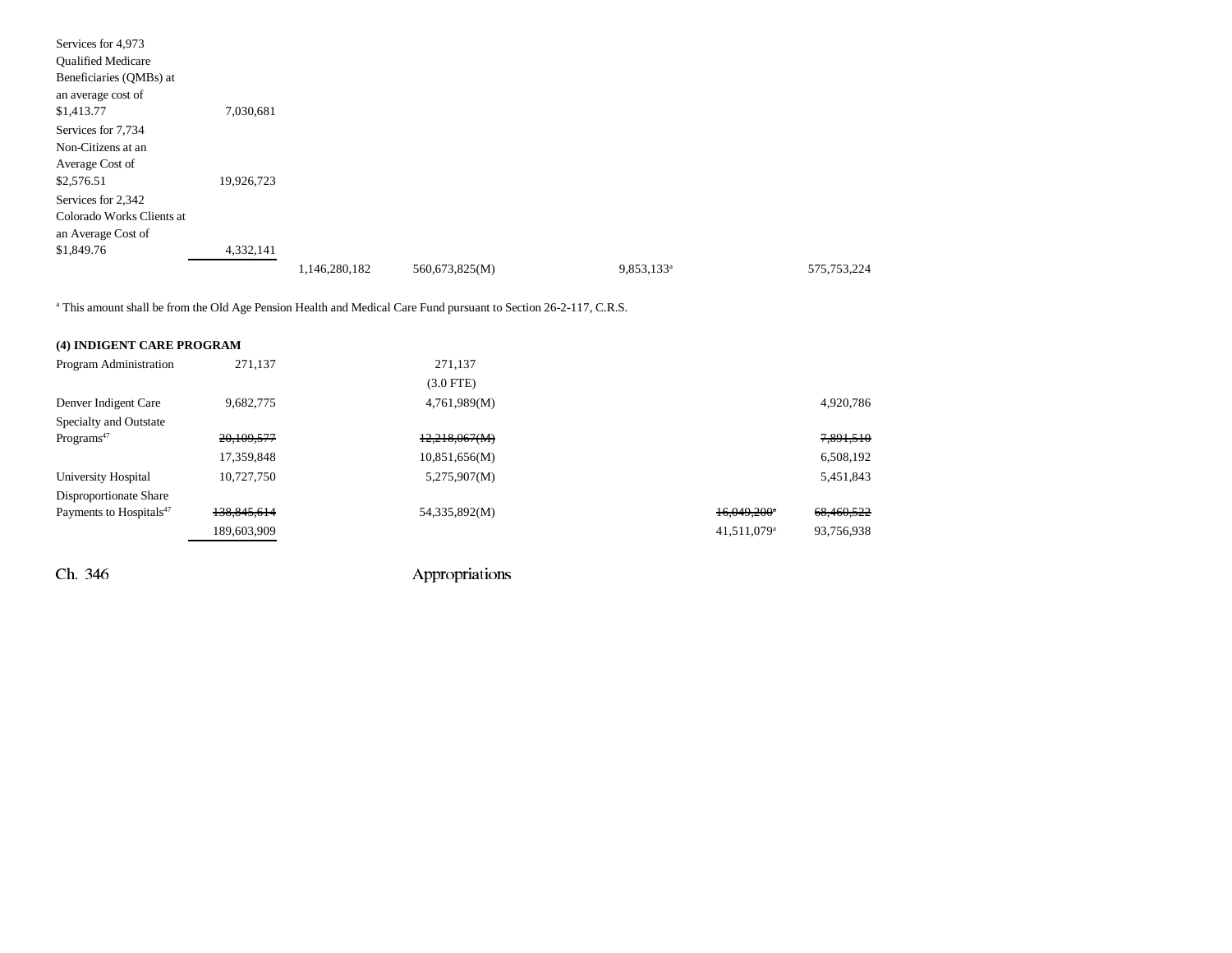|                 |       |                | APPROPRIATION FROM |              |               |                |  |  |  |
|-----------------|-------|----------------|--------------------|--------------|---------------|----------------|--|--|--|
|                 |       |                | <b>GENERAL</b>     |              | CASH          |                |  |  |  |
| ITEM &          |       | <b>GENERAL</b> | <b>FUND</b>        | CASH         | <b>FUNDS</b>  | <b>FEDERAL</b> |  |  |  |
| <b>SUBTOTAL</b> | TOTAL | <b>FUND</b>    | <b>EXEMPT</b>      | <b>FUNDS</b> | <b>EXEMPT</b> | <b>FUNDS</b>   |  |  |  |
| \$              |       |                |                    |              |               |                |  |  |  |

179,636,853

227,645,419

<sup>a</sup> This amount represents public funds certified as representing expenditures incurred by Denver Health and The University Hospital which are eligible for federal financial participation under Medicaid Disproportionate Share Payments to Hospitals.

### **(5) OTHER MEDICAL SERVICES**

| Home Care Allowance for           |                    |            |               |
|-----------------------------------|--------------------|------------|---------------|
| 5,651 Recipients at an            |                    |            |               |
| average monthly cost of           |                    |            |               |
| $$235.51^8$ \$229.82 <sup>8</sup> | 15,970,370         | 15,419,882 | $550,488$ (L) |
|                                   |                    |            |               |
|                                   |                    |            |               |
|                                   | 15,584,554         | 14,805,326 | 779,228(L)    |
| Adult Foster Care for 265         |                    |            |               |
| 202 Recipients at an              |                    |            |               |
| average monthly cost of           |                    |            |               |
| $$213.05$ \$214.86                | <del>677,499</del> | 643,374    | 34,125(L)     |
|                                   | 520,821            | 494,780    | 26,041(L)     |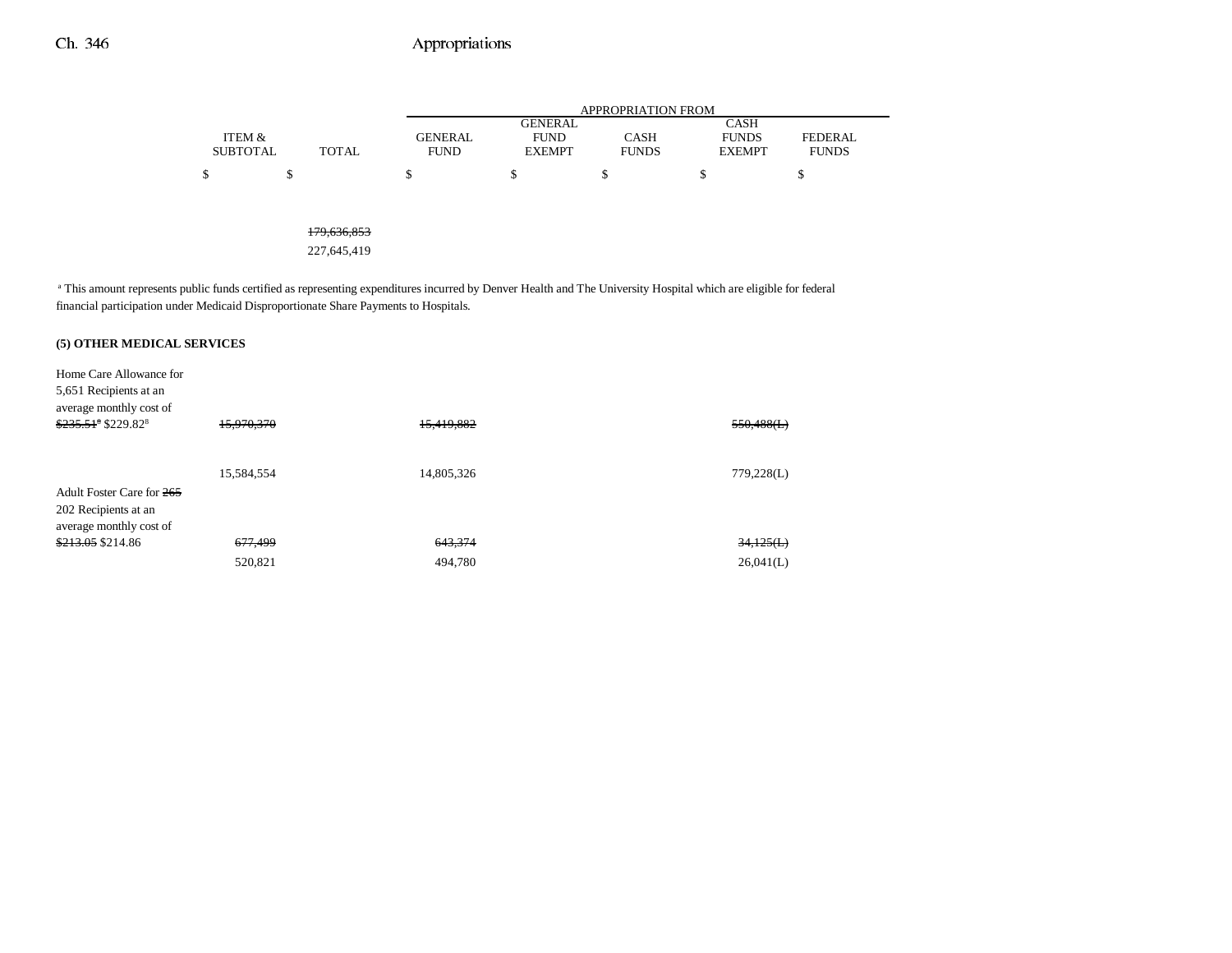| Primary Care Physician                 |            |              |                          |            |
|----------------------------------------|------------|--------------|--------------------------|------------|
| Program Market Rate                    |            |              |                          |            |
| Reimbursement <sup>48</sup>            | 1,800,000  | 889,380(M)   |                          | 910,620    |
| <b>High Risk Pregnant</b>              |            |              |                          |            |
| Women Program                          | 213,208    | 104,856(M)   |                          | 108,352    |
| H.B. 92-1208                           |            |              |                          |            |
| Immunizations                          | 108,239    | 53,232(M)    |                          | 55,007     |
|                                        | 124,573    | 61,265(M)    |                          | 63,308     |
| Poison Control                         | 1,148,034  | 1,148,034    |                          |            |
| University of Colorado                 |            |              |                          |            |
| Family Medicine                        |            |              |                          |            |
| <b>Residency Training</b>              |            |              |                          |            |
| Programs                               | 2,055,411  | 1,010,851(M) |                          | 1,044,560  |
| <b>Enhanced Prenatal Care</b>          |            |              |                          |            |
| Training and Technical                 |            |              |                          |            |
| Assistance                             | 63,454     | 15,863(M)    |                          | 47,591     |
| S.B. 97-101 Public School              |            |              |                          |            |
| <b>Health Services</b>                 | 17,756,038 |              | 8,774,238 <sup>a</sup>   | 8,981,800  |
| <b>H.B. 97-1304 PAYMENT</b>            |            |              |                          |            |
| TO THE Children's Basic                |            |              |                          |            |
| Health Plan <sup>51, 51a</sup> PLAN    |            |              |                          |            |
| TRUST FUND <sup>51</sup>               | 25,305,167 | 4,857,597    | $3,650,000$ <sup>b</sup> | 16.797.570 |
|                                        | 8,495,222  | 4,845,222    |                          |            |
| <b>H.B. 97-1304 CHILDREN'S</b>         |            |              |                          |            |
| <b>BASIC HEALTH PLAN<sup>51a</sup></b> | 25,292,792 |              | 8,495,222 <sup>c</sup>   | 16,797,570 |
| <b>Essential Community</b>             |            |              |                          |            |
| Provider Grants Program                | 114,051    | 114,051      |                          |            |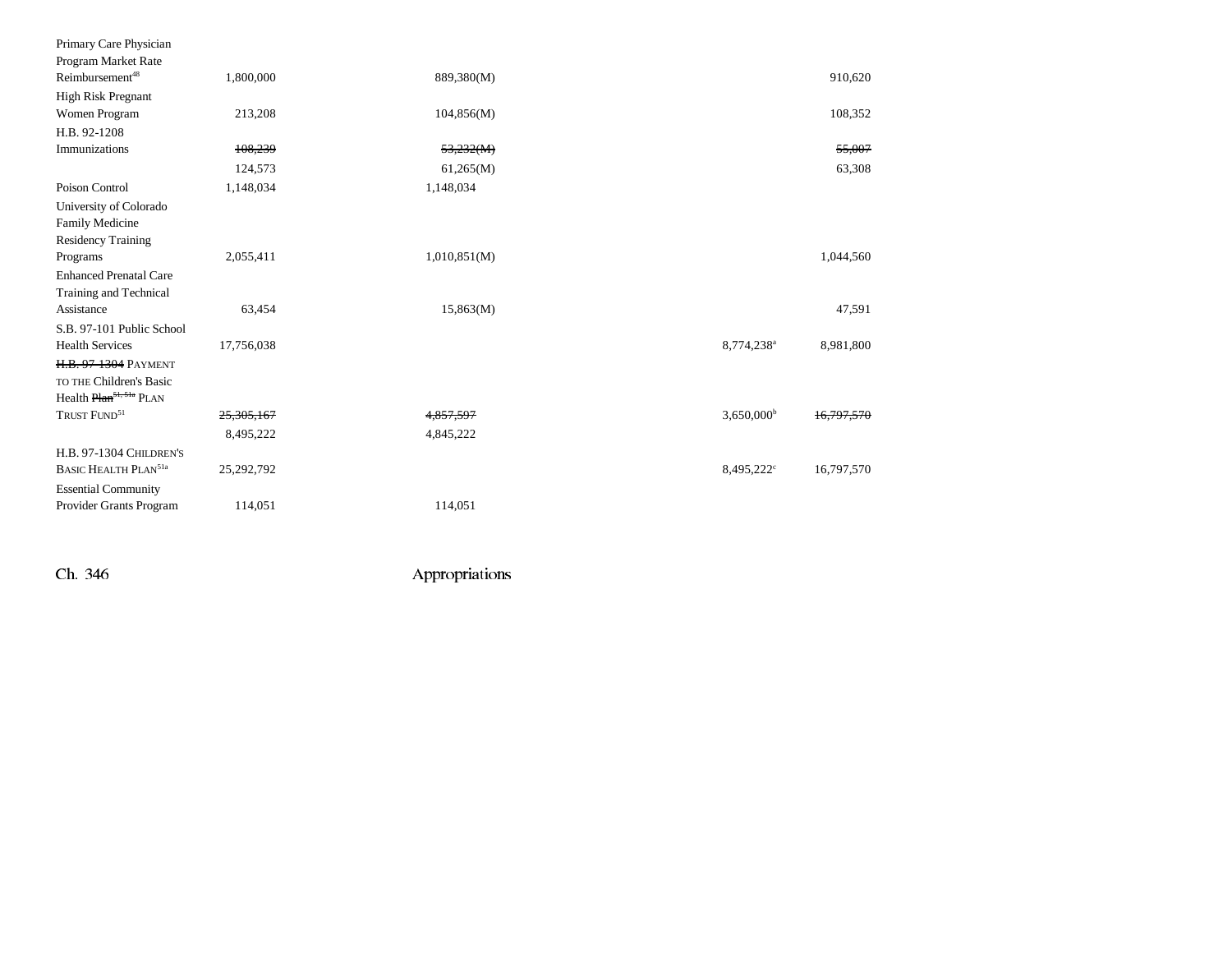|                                                                                                                                                                                      |                           |                          |                               | <b>APPROPRIATION FROM</b>                      |                             |                                              |                                |
|--------------------------------------------------------------------------------------------------------------------------------------------------------------------------------------|---------------------------|--------------------------|-------------------------------|------------------------------------------------|-----------------------------|----------------------------------------------|--------------------------------|
|                                                                                                                                                                                      | ITEM &<br><b>SUBTOTAL</b> | <b>TOTAL</b>             | <b>GENERAL</b><br><b>FUND</b> | <b>GENERAL</b><br><b>FUND</b><br><b>EXEMPT</b> | <b>CASH</b><br><b>FUNDS</b> | <b>CASH</b><br><b>FUNDS</b><br><b>EXEMPT</b> | <b>FEDERAL</b><br><b>FUNDS</b> |
|                                                                                                                                                                                      | \$                        | \$                       | \$                            | \$                                             | \$                          | \$                                           | ¢<br>Φ                         |
| S.B. 97-120 Transitional<br><b>Plus Program Costs</b>                                                                                                                                | 282,386                   | 65,493,857<br>73,450,544 | 138,877(M)                    |                                                |                             |                                              | 143,509                        |
| <sup>a</sup> This amount represents funds certified as representing expenditures incurred by school districts which are eligible for federal financial participation under Medicaid. |                           |                          |                               |                                                |                             |                                              |                                |

b Of this amount, \$650,000 shall be from a donation from The University Hospital, and \$3,000,000 shall be from donations from other private sources.

c THIS AMOUNT SHALL BE FROM THE CHILDREN'S BASIC HEALTH PLAN TRUST FUND AUTHORIZED IN SECTION 26-19-105, C.R.S.

### **(6) DEPARTMENT OF HUMAN SERVICES PROGRAMS**

Transfer to the

| Department of Human    |               |                           |                  |             |
|------------------------|---------------|---------------------------|------------------|-------------|
| Services <sup>49</sup> | 398,888,747   | <del>194,890,470(M)</del> |                  | 203,998,277 |
|                        | 397, 292, 455 | 194,103,511(M)            | $18.264^{\circ}$ | 203,170,680 |

a THIS AMOUNT SHALL BE FROM THE OLD AGE PENSION FUND.

**TOTALS PART V**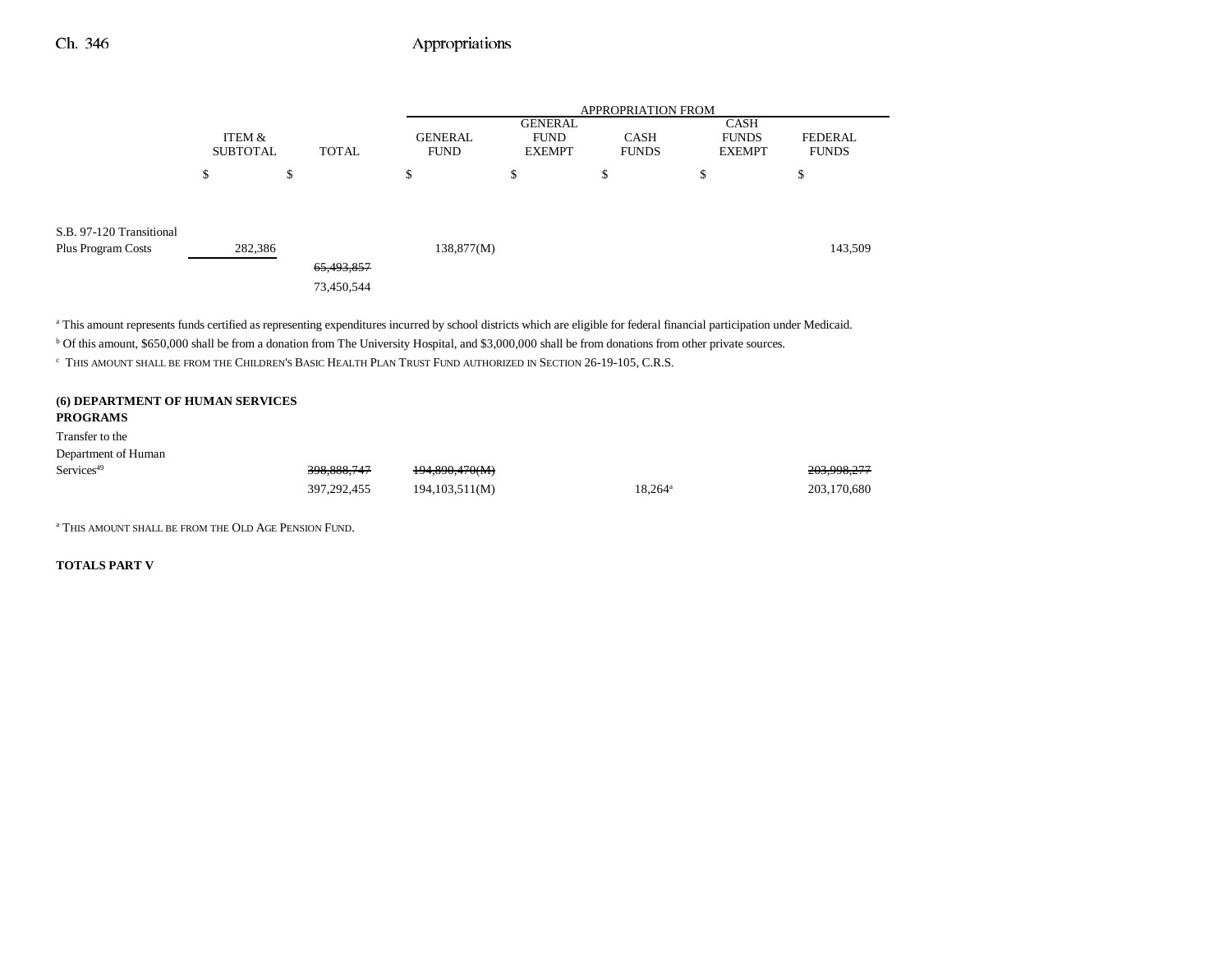| <b>(HEALTH CARE</b> |  |
|---------------------|--|
| POLICY AND          |  |

| . vulvi mv                 |                 |               |                            |                         |               |
|----------------------------|-----------------|---------------|----------------------------|-------------------------|---------------|
| FINANCING) <sup>4, 5</sup> | \$1,835,696,925 | \$871,550,894 | $$11,201,516$ <sup>*</sup> | <del>\$29,070,895</del> | \$923,873,620 |
|                            | \$1,889,550,138 | \$868,679,008 | $$10,369,117^a$            | $$63.248.652^b$         | \$947.253.361 |

a Of this amount, \$10,000,000 is included as information for purposes of complying with the limitation on state fiscal year spending imposed by Article X, Section 20 of the State Constitution. As this amount is continuously appropriated by a constitutional provision, it is not subject to the limitation of General Fund appropriations as set forth in Section 24-75-201.1, C.R.S.

 $\overline{b}$  Of this amount, \$584,613 \$805,269 contains an (L) notation, and \$12,844 contains a (T) notation.

**FOOTNOTES** -- The following statements are referenced to the numbered footnotes throughout section 2.

- 4 (Governor lined through this provision. See L. 98, p. 2193.)
- 5 All Departments, Totals -- The General Assembly requests that copies of all reports requested in other footnotes contained in this act be delivered to the Joint Budget Committee and the majority and minority leadership in each house of the General Assembly. Each principal department of the state shall produce its rules and regulations in an electronic format that is suitable for public access through electronic means. Such rules and regulations in such format shall be submitted to the Office of Legislative Legal Services for publishing on the Internet. It is the intent of the General Assembly that this be done within existing resources.
- 8(Governor lined through this provision. See L. 98, p. 2193.)
- 35 Department of Health Care Policy and Financing, Executive Director's Office -- The Department is requested to submit an accounting of all line items by actual expenditure. Actual expenditure is defined as final expenditure, including post-closing payments. The Department is requested to submit this information to the Joint Budget Committee by January 1, 1999.
- 36Department of Health Care Policy and Financing, Medical Programs Administration, Contractual Utilization Review --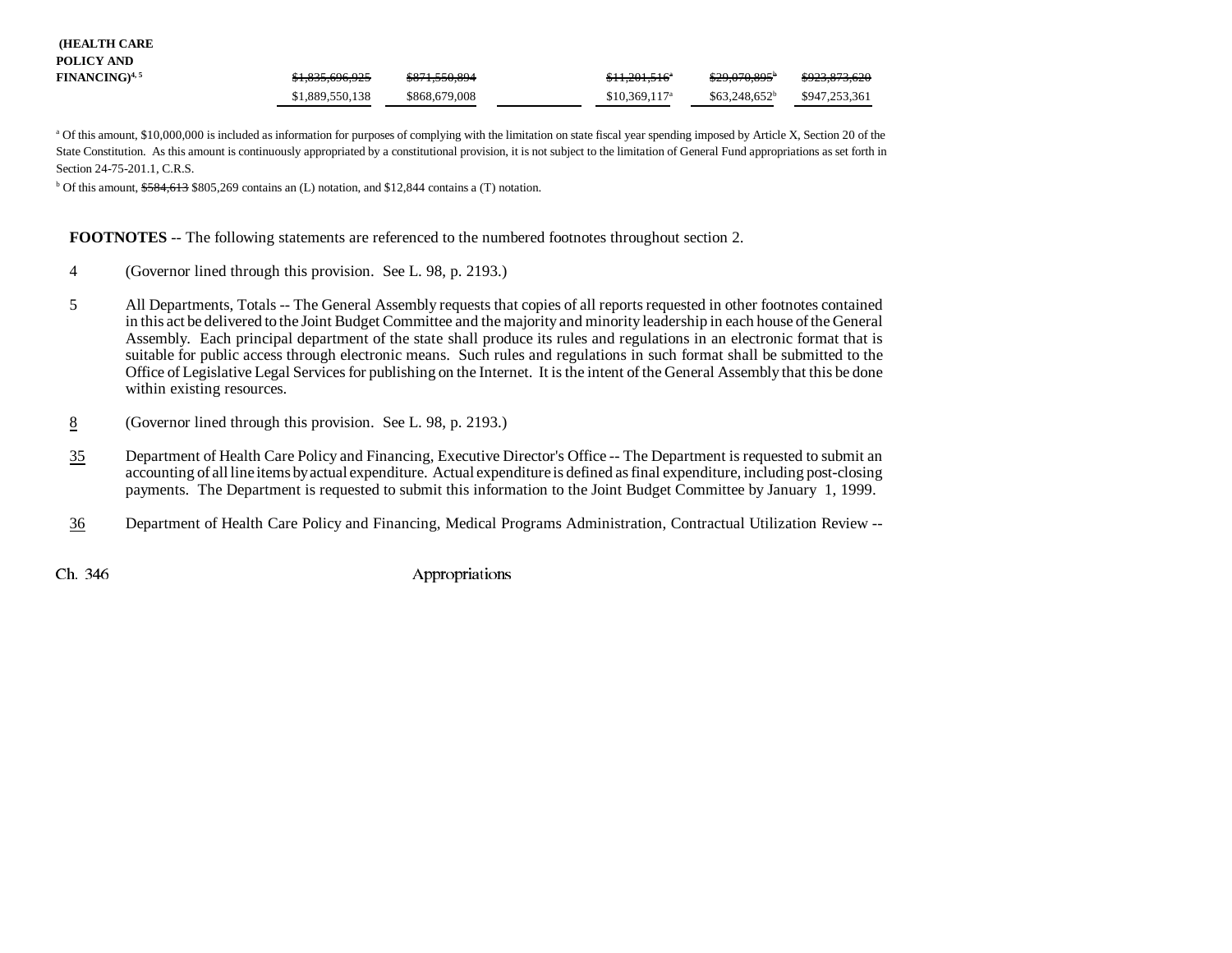|                 |       | APPROPRIATION FROM |                |              |               |              |
|-----------------|-------|--------------------|----------------|--------------|---------------|--------------|
|                 |       |                    | <b>GENERAL</b> |              | CASH          |              |
| ITEM &          |       | GENERAL            | <b>FUND</b>    | CASH         | <b>FUNDS</b>  | FEDERAL      |
| <b>SUBTOTAL</b> | TOTAL | <b>FUND</b>        | <b>EXEMPT</b>  | <b>FUNDS</b> | <b>EXEMPT</b> | <b>FUNDS</b> |
| \$              |       |                    |                |              |               |              |

Contained within this appropriation is \$49,373 (\$12,343 General Fund and \$37,030 federal funds) which is to be used for costs related to the expansion of the Model 200 Home and Community Based Services program. It is the intent of the General Assembly that this particular sum be restricted by the Department pending a finding by the Joint Budget Committee that the Department has provided the following information: (1) options and recommendations for the implementation of a premium buy-in or co-payment system for the Model 200 Home and Community Based Services program, including recommendations on specific income categories and medical expense thresholds; (2) an analysis of feasibility, time lines, cost estimates, and program cost changes associated with such a premium buy-in or co-payment system; and (3) the statutory changes necessary to require that private insurance cover these services. The Department is furthermore requested to work with the Department of Regulatory Agencies to determine if there is a way to coordinate the services for the provision of insurance offered by the Colorado Uninsurable Health Insurance Program (CUHIP) to the population served by the Model 200 Home and Community Based Services program. The Department is requested to report this information to the Joint Budget Committee by no later than June 1, 1998.

37 Department of Health Care Policy and Financing, Medical Programs Administration, Single Entry Point Deinstitutionalization Pilot -- The Department is requested to report on the results of the Single Entry Point Deinstitutionalization Pilot. The report should include the following information: (1) the number of clients deinstitutionalized; (2) the necessary acute and community expenditures related to the deinstitutionalization; (3) the level of need of the individuals deinstitutionalized; (4) recommendations for further deinstitutionalization projects, if any; (5) recommendations on any changes to the initial screening tools based on the success of the deinstitutionalization of clients meeting such screens; and (6) recommendations on changing the ways clients are placed into nursing facility services through the single entry points and alternative means. This report is requested to be provided to the Joint Budget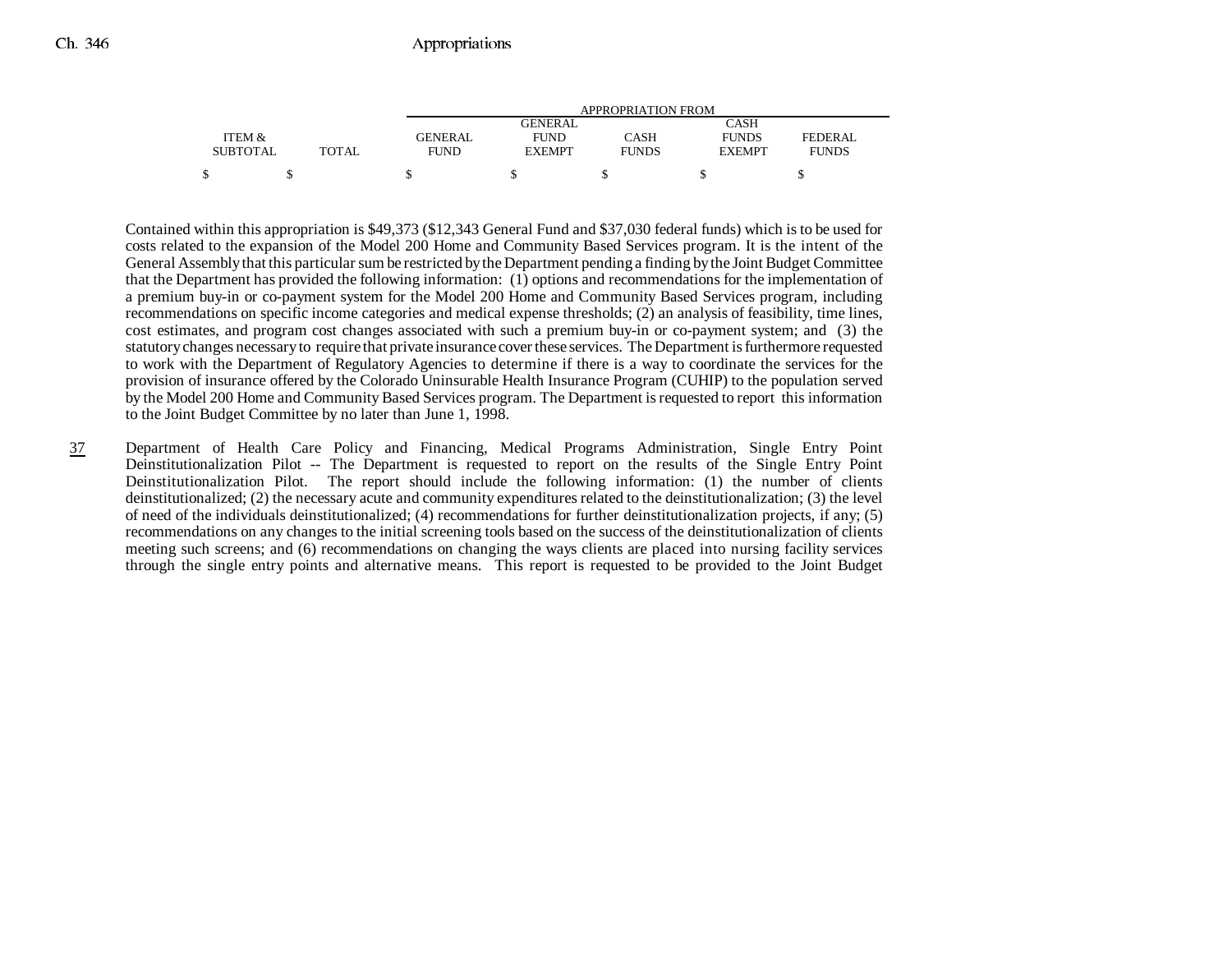Committee in the Department's budget submission for FY 1999-2000.

- 38 Department of Health Care Policy and Financing, Medical Services Premiums -- Contained within this appropriation is \$2,442,298 (\$1,189,184 General Fund and \$1,253,114 federal funds) which is associated with the expansion of the Model 200 Home and Community Based Services program. It is the intent of the General Assembly that this particular sum be restricted by the Department pending a finding by the Joint Budget Committee that the Department has provided the following information: (1) options and recommendations for the implementation of a premium buy-in or co-payment system for the Model 200 Home and Community Based Services program, including recommendations on specific income categories and medical expense thresholds; (2) an analysis of feasibility, time lines, cost estimates, and program cost changes associated with such a premium buy-in or co-payment system; and (3) the statutory changes necessary to require that private insurance cover these services. The Department is furthermore requested to work with the Department of Regulatory Agencies to determine if there is a way to coordinate the services for the provision of insurance offered by the Colorado Uninsurable Health Insurance Program (CUHIP) to the population served by the Model 200 Home and Community Based Services program. The Department is requested to report this information to the Joint Budget Committee by no later than June 1, 1998.
- 39 Department of Health Care Policy and Financing, Medical Services Premiums -- It is the intent of the General Assembly that the Colorado Works program caseload, cost per client, and total expenditures be requested, tracked, and reported separately from other caseload categories.
- 40 Department of Health Care Policy and Financing, Medical Services Premiums -- The Department is requested to: (1) survey providers to determine how the base increase for Medical Services, Home and Community Based Services for the Elderly, Blind, and Disabled (HCBS-EBD) Personal Care and Homemaker Services was used; and (2) report on the associated decrease in staff turnover resulting from the increase in funding and on the utilization changes resulting. The Department is requested to report this information to the Joint Budget Committee no later than January 1, 1999.
- 41 Department of Health Care Policy and Financing, Medical Services Premiums -- It is the intent of the General Assembly to track the costs of providing services under Section 26-4-302 (1)(f), C.R.S. Accordingly, the Department is requested to (1) provide an estimate of the costs for FY 1997-98; (2) provide an estimate of the anticipated changes in the second year of implementation; and (3) provide estimates of savings in other Medicaid areas attributable to funding of this program.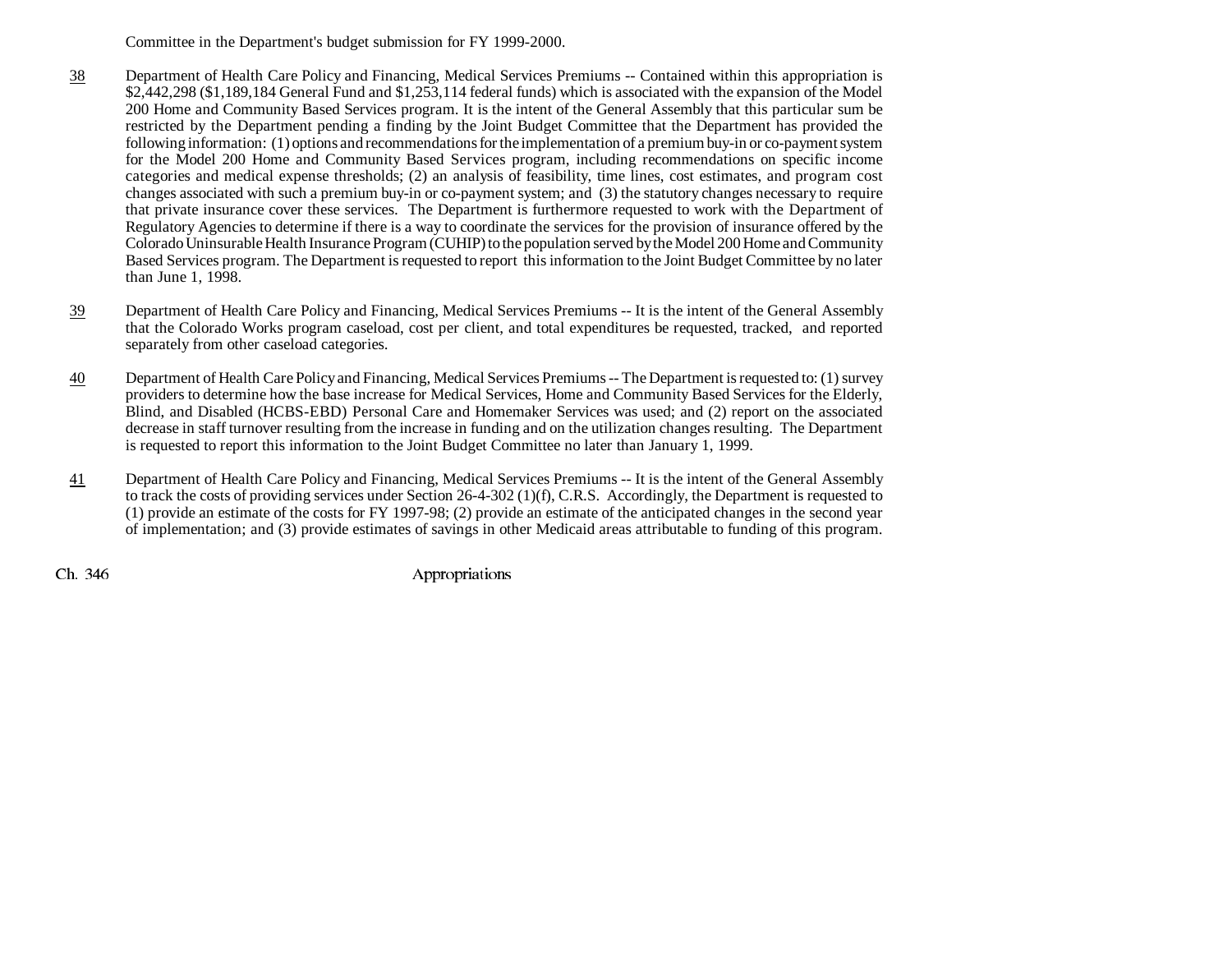|                 |              | APPROPRIATION FROM |               |              |               |              |
|-----------------|--------------|--------------------|---------------|--------------|---------------|--------------|
|                 |              |                    | GENERAL       |              | CASH          |              |
| ITEM &          |              | <b>GENERAL</b>     | <b>FUND</b>   | CASH         | <b>FUNDS</b>  | FEDERAL      |
| <b>SUBTOTAL</b> | <b>TOTAL</b> | FUND               | <b>EXEMPT</b> | <b>FUNDS</b> | <b>EXEMPT</b> | <b>FUNDS</b> |
|                 |              |                    |               |              |               |              |

This report is requested to be submitted to the Joint Budget Committee by December 1, 1998.

- 42 Department of Health Care Policy and Financing, Medical Services Premiums -- It is the intent of the General Assembly that expenditures for these services shall be recorded only against the Long Bill group total for Medical Services.
- 43 Department of Health Care Policy and Financing, Medical Services Premiums -- The General Assembly has determined that the average appropriated rates provide sufficient funds to pay reasonable and adequate compensation to efficient and economical providers. The Department should take actions to ensure that the average appropriated rates are not exceeded.
- 44 Department of Health Care Policy and Financing, Medical Services Premiums -- The Department is requested to report on the growth in the home health program. The Department is requested to report on the specific reasons for the increase in client utilization of this service and its corresponding budget increase and to recommend program modifications, eligibility options and recommendations, and pricing adjustments. The Department is also requested to also quantify the impact in savings to hospitalization and nursing facility utilization based on the utilization of the home health program. The Department is also requested to report on any changes in the program which are occurring as a result of the actions taken by the federal government. This report is requested to be submitted to the Joint Budget Committee no later than October 15, 1998.
- 45 Department of Health Care Policy and Financing, Medical Services Premiums -- It is the intent of the General Assembly that the appropriation provided to increase the reimbursement rates for dental providers in the Medicaid program should in no way imply increased funding in future years. To this end, the Department is requested to prioritize and rejustify any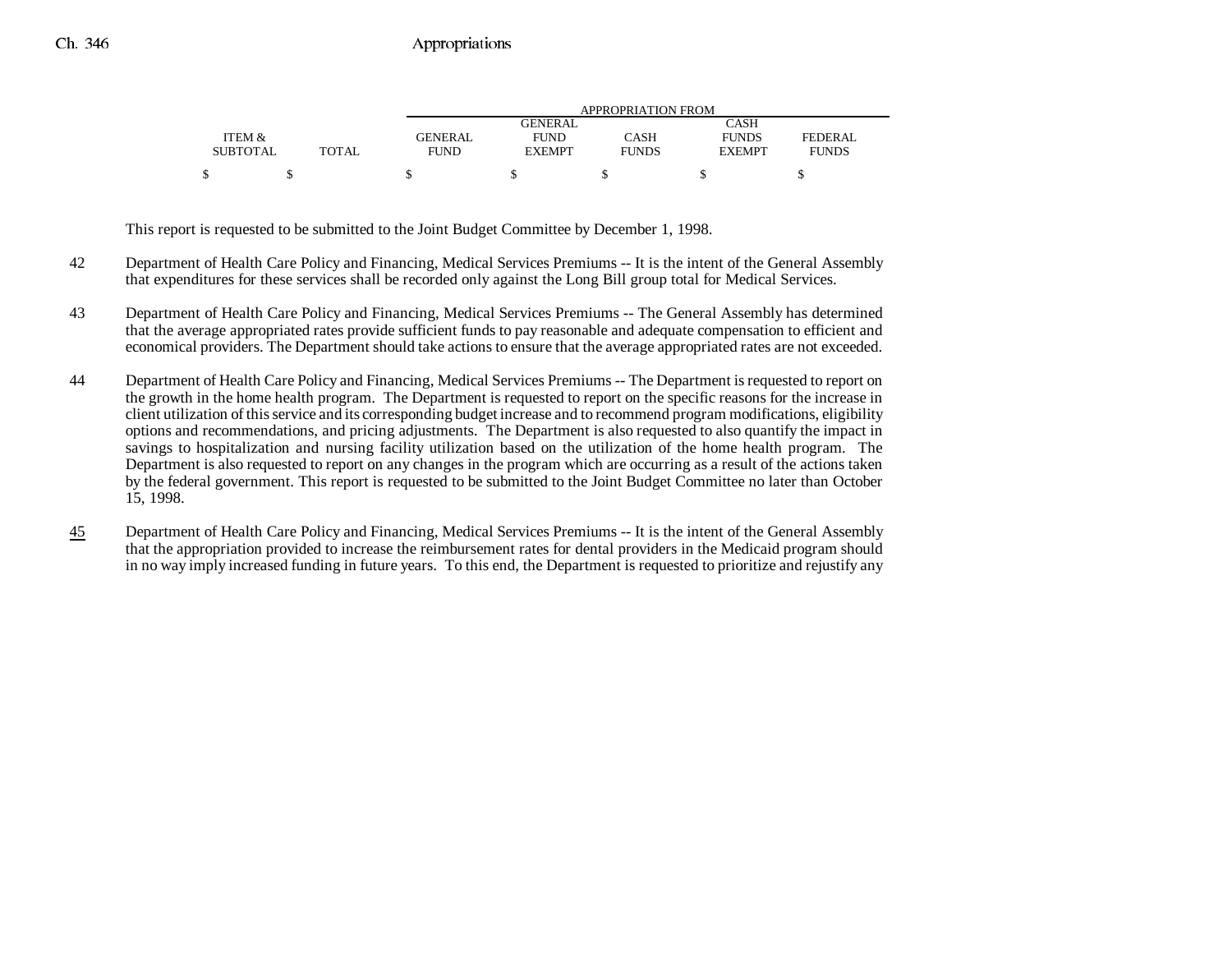change in the reimbursement rate for dental providers for FY 1999-2000. The Department is requested to research and report on its recommended reimbursement rate which will combine the goals of program efficiency with access to care. The Department is requested to seek input from the Colorado Dental Association in determining a reimbursement rate to increase utilization and service coverage statewide within these expressed goals. Specifically, the Department is to work with the Colorado Dental Association in reviewing the American Dental Association mean as appropriately applied to Colorado. The Department is also requested to report on the impact of the increase in funding for dental reimbursement. This report should include information on changes in the number of dental providers statewide, especially the change in previously undeserved areas, and changes in utilization by Medicaid eligibles statewide and in previously undeserved areas, with associated fiscal impact and related projections. A preliminary report is requested to the Joint Budget Committee by January 15, 1999, with a final report to be submitted by June 30, 1999.

- 46 Department of Health Care Policy and Financing, Medical Services Premiums -- The Department is requested to report its recommendations, if any, for changing the appropriation and program methodology for funding disproportionate share within the Medical Services premium categorical payments. This report is requested to be submitted to the Joint Budget Committee by September 1, 1998.
- 47 Department of Health Care Policy and Financing, Medical Services Premiums; Indigent Care Program, Specialty and Outstate Programs; and Disproportionate Share Payments to Hospitals -- It is the intent of the General Assembly that the federal cap on disproportionate share payments added in the 1997 Budget Reconciliation Act not be exceeded through state appropriations. The Department is requested to track all disproportionate share expenditures and estimates and report this information in its November 1, 1998 budget submission, as well as in any FY 1998-99 supplemental and FY 1999-2000 budget submission affecting these three areas, by state and federal fiscal year. The Department is also requested to report on its recommendations for prioritizing the available disproportionate share once the state estimate of federal matching funds reflected in the annual appropriations bills equals the federal cap.
- 48 Department of Health Care Policy and Financing, Medical Services Premiums; and Other Medical Services, Primary Care Physician Program Market Rate Reimbursement -- The Department is requested to provide a report on the Primary Care Physician Incentive Program. The Department should include in its report the following: delineation on the number of primary care physicians within Health Maintenance Organizations and in the Primary Care Physician program; delineation on the total allocation per primary care physician for Health Maintenance Organizations and the Primary Care Physician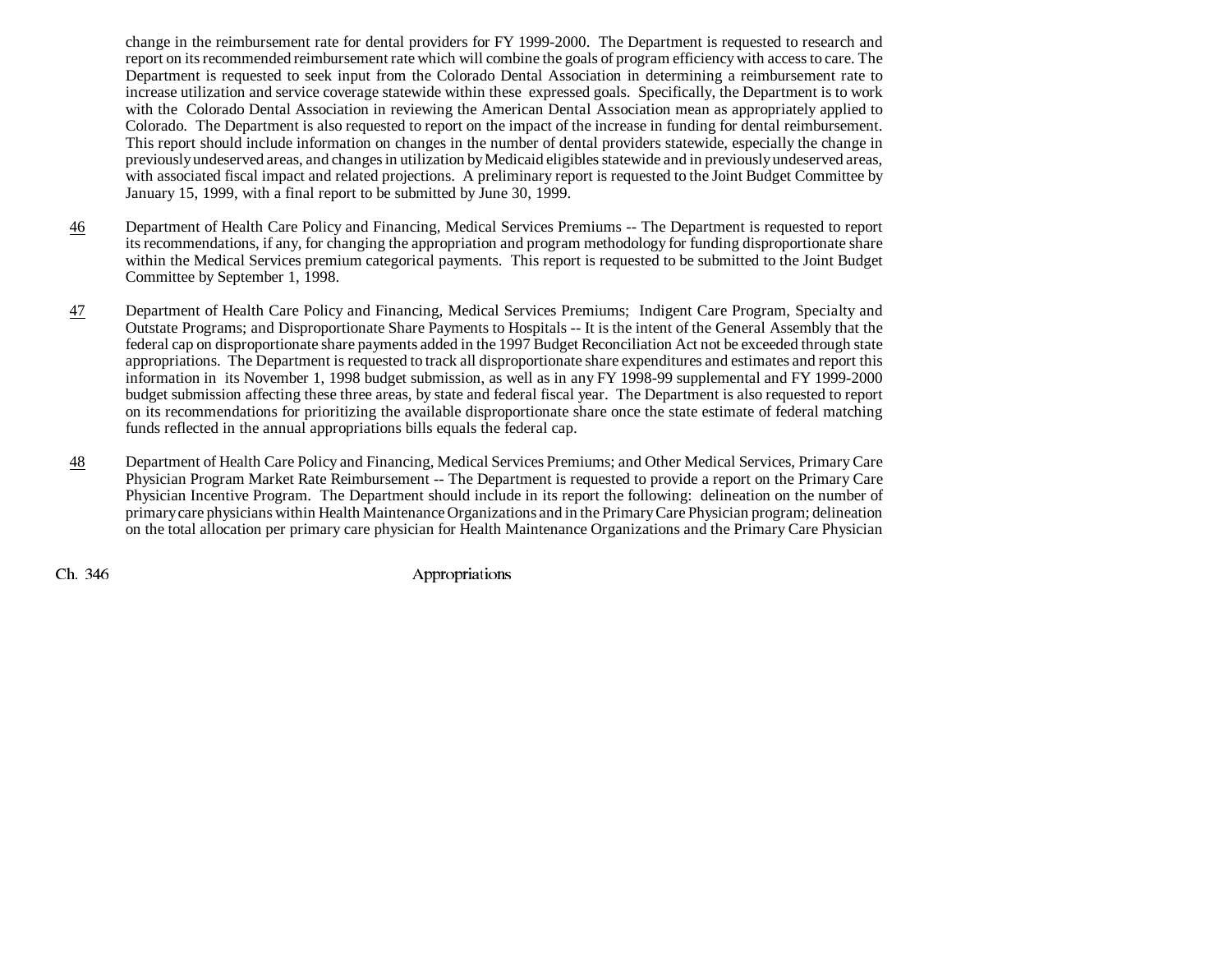|                 |              | APPROPRIATION FROM |               |              |               |              |
|-----------------|--------------|--------------------|---------------|--------------|---------------|--------------|
|                 |              |                    | GENERAL       |              | CASH          |              |
| ITEM &          |              | <b>GENERAL</b>     | <b>FUND</b>   | CASH         | <b>FUNDS</b>  | FEDERAL      |
| <b>SUBTOTAL</b> | <b>TOTAL</b> | FUND               | <b>EXEMPT</b> | <b>FUNDS</b> | <b>EXEMPT</b> | <b>FUNDS</b> |
|                 |              |                    |               |              |               |              |

program estimated for FY 1997-98 by physician; and the estimated and derivation of the "lower-of" calculation for both FY 1997-98, FY 1998-99 and FY 1999-2000. Finally, the Department should include in its report its recommendations on programmatic or statutory changes, if any, to the Primary Care Physician program. This report is requested to be submitted to the Joint Budget Committee by September 1, 1998.

- 49 Department of Health Care Policy and Financing, Medical Services Premiums; and Department of Human Services Programs, Transfer to the Department of Human Services -- It is the intent of the General Assembly that the Department of Health Care Policy and Financing coordinate its efforts with the Department of Human Services to track the transferred Mental Health premium expenditures. The Department is requested to include in its November 1, 1998 budget submission a report on this coordination and a delineation of FY 1998-99 expenditures in this area.
- 50 Department of Health Care Policy and Financing, Medical Services Premiums; and Department of Public Health and Environment, Family and Community Health Services Division, Family Planning, Purchase of Services -- The departments are requested to provide a report to the Joint Budget Committee by November 1, 1998, outlining the progress made in reducing the rate of low birth-weight babies as a result of the enhanced prenatal program appropriation. The report shall provide information on the number of participants, reasons for participation levels, and recommendations for changing participation levels given current program criteria. The report shall also delineate, by fiscal year, the total, General Fund, and federal fund savings achieved as a result of the FY 1997-98 program appropriation and recommendations for further programmatic and funding changes based on the findings.
- 51Department of Health Care Policy and Financing, Other Medical Services, H.B. 97-1304 PAYMENT TO THE Children's Basic